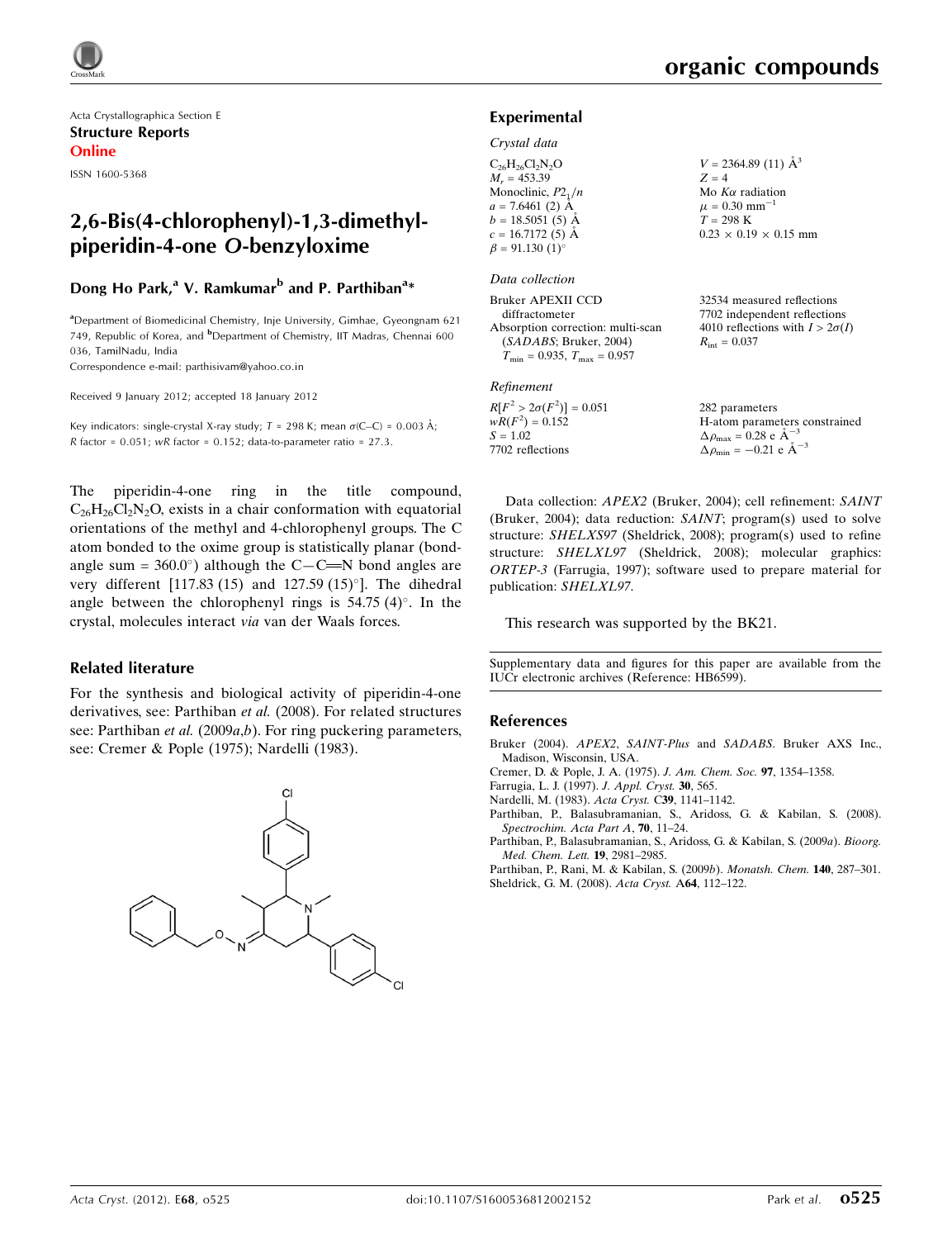# **supporting information**

*Acta Cryst.* (2012). E**68**, o525 [doi:10.1107/S1600536812002152]

# **2,6-Bis(4-chlorophenyl)-1,3-dimethylpiperidin-4-one** *O***-benzyloxime**

# **Dong Ho Park, V. Ramkumar and P. Parthiban**

### **S1. Comment**

The piperidin-4-one nucleus is an important class of pharmacophore due to its broad spectrum of biological actions ranging from antibacterial to anticancer (e.g. Parthiban *et al.*, 2009*a*). On account of its biological significance, isolaton from the natural products as well as synthesis of new molecules, and their stereochemical analysis are considered as important in the field of medicinal chemistry. Hence, we synthesized the title compound by a successive double Mannich condensation and thus obtained piperidin-4-one was further condensed with *O*-benzylhydroxylamine to make the oxime ether derivative of the piperidone. Thus the obtained crystal of the unsymmetrical molecule was undertaken for this study to explore its stereochemistry in the solid-state, since the E/*Z* isomerization plays a mjor role during oximation.

The crystallographic analysis of the title compound indicated that the piperidone ring N1—C1—C2—C3—C4—C5 adopts a chair conformation with the deviation of ring atoms N1 and C3 from the best plane C1—C2—C4—C5 by -0.593 and 0.683 Å, respectively. According to Nardelli (Nardelli, 1983), the smallest displacement asymmetry parameters  $q_2$ and  $q_3$  are 0.067 (17) and 0.557 (18) Å, respectively. According to Cremer and Pople (Cremer & Pople, 1975), the ring puckering parameters such as total puckering amplitude  $Q_T$  and phase angle  $\theta$  are 0.560 (18) Å and 6.74 (17)°. Thus, all parameters strongly support the near ideal chair conformation for the piperidone ring.

The torsion angles of C3—C2—C1—C6 and C3—C4—C5—C20 of the 4-chlorophenyl rings are 176 (3) and 178.6 (3)° and they are orientated at an angle of 54.75 (4)° with respect to one another. In the crystal, the molecules interact by van der Waals′ forces.

# **S2. Experimental**

The 2,6-*bis*(4-chlorophenyl)-1,3-dimethylpiperidin-4-one *O*-benzyloxime was synthesized by one-pot using 4-chlorobenzaldehyde (0.1 mol, 14.06 g), butan-2-one (0.05 mol, 3.61 g, 4.48 ml) and ammonium acetate (0.05 mol, 2.85 g) in a 50 ml of absolute ethanol. The mixture was gently warmed on a hot plate at 303–308 K (30–35° C) with moderate stirring till the complete consumption of the starting materials, which was monitored by TLC. At the end, the crude piperidin-4-one was separated by filtration and gently washed with 1:5 cold ethanol-ether mixture. Then the pure product was *N*-methylated by methyl iodide using anhydrous potasssium carbonate in dry acetone. Thus the obtained *N*-methylpiperidin-4-one was condensed with *O*-benzylhydroxylamine hydrochloride using sodium acetate trihydrate as a base in ethanol (Parthiban *et al.* (2008, 2009*b*). Colourless blocks of the title compound were obtained by slow evaporation from ethanol.

# **S3. Refinement**

All hydrogen atoms were fixed geometrically and allowed to ride on the parent carbon atoms with aromatic  $C-H = 0.93$ Å, methylene C—H = 0.97 Å, methine C—H = 0.98 Å and methyl C—H = 0.96 Å. The displacement parameters were set for phenyl, methylene and aliphatic H atoms at  $U_{iso}(H) = 1.2U_{eq}(C)$  and for methyl H atoms at  $U_{iso}(H) = 1.5U_{eq}(C)$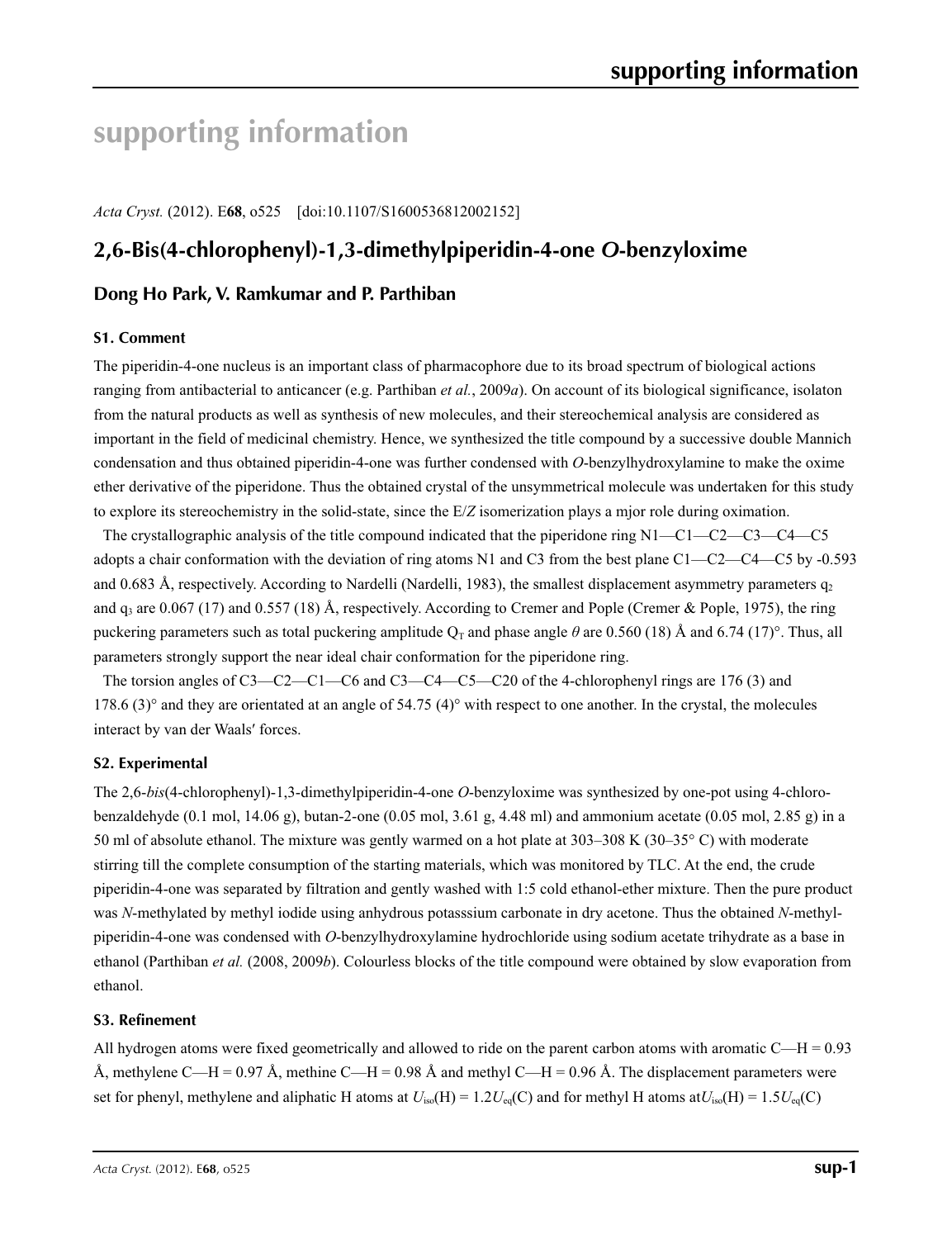

# **Figure 1**

Anistropic displacement representation of the title molecule with atoms represented with 30% probability ellipsoids.

# **2,6-Bis(4-chlorophenyl)-1,3-dimethylpiperidin-4-one** *O***-benzyloxime**

| Crystal data                             |                                                                         |
|------------------------------------------|-------------------------------------------------------------------------|
| $C_{26}H_{26}Cl_2N_2O$                   | $F(000) = 952$                                                          |
| $M_r = 453.39$                           | $D_x = 1.273$ Mg m <sup>-3</sup>                                        |
| Monoclinic, $P2_1/n$                     | Mo Ka radiation, $\lambda = 0.71073$ Å                                  |
| Hall symbol: -P 2yn                      | Cell parameters from 6502 reflections                                   |
| $a = 7.6461$ (2) Å                       | $\theta$ = 2.4–25.0°                                                    |
| $b = 18.5051(5)$ Å                       | $\mu = 0.30$ mm <sup>-1</sup>                                           |
| $c = 16.7172(5)$ Å                       | $T = 298 \text{ K}$                                                     |
| $\beta$ = 91.130 (1) <sup>o</sup>        | Block, colourless                                                       |
| $V = 2364.89(11)$ Å <sup>3</sup>         | $0.23 \times 0.19 \times 0.15$ mm                                       |
| $Z=4$                                    |                                                                         |
| Data collection                          |                                                                         |
| Bruker APEXII CCD                        | 32534 measured reflections                                              |
| diffractometer                           | 7702 independent reflections                                            |
| Radiation source: fine-focus sealed tube | 4010 reflections with $I > 2\sigma(I)$                                  |
| Graphite monochromator                   | $R_{\rm int} = 0.037$                                                   |
| $\varphi$ and $\omega$ scans             | $\theta_{\text{max}} = 31.4^{\circ}, \theta_{\text{min}} = 1.6^{\circ}$ |
| Absorption correction: multi-scan        | $h = -10 \rightarrow 11$                                                |
| (SADABS; Bruker, 2004)                   | $k = -27 \rightarrow 27$                                                |
| $T_{\min} = 0.935$ , $T_{\max} = 0.957$  | $l = -24 \rightarrow 22$                                                |
|                                          |                                                                         |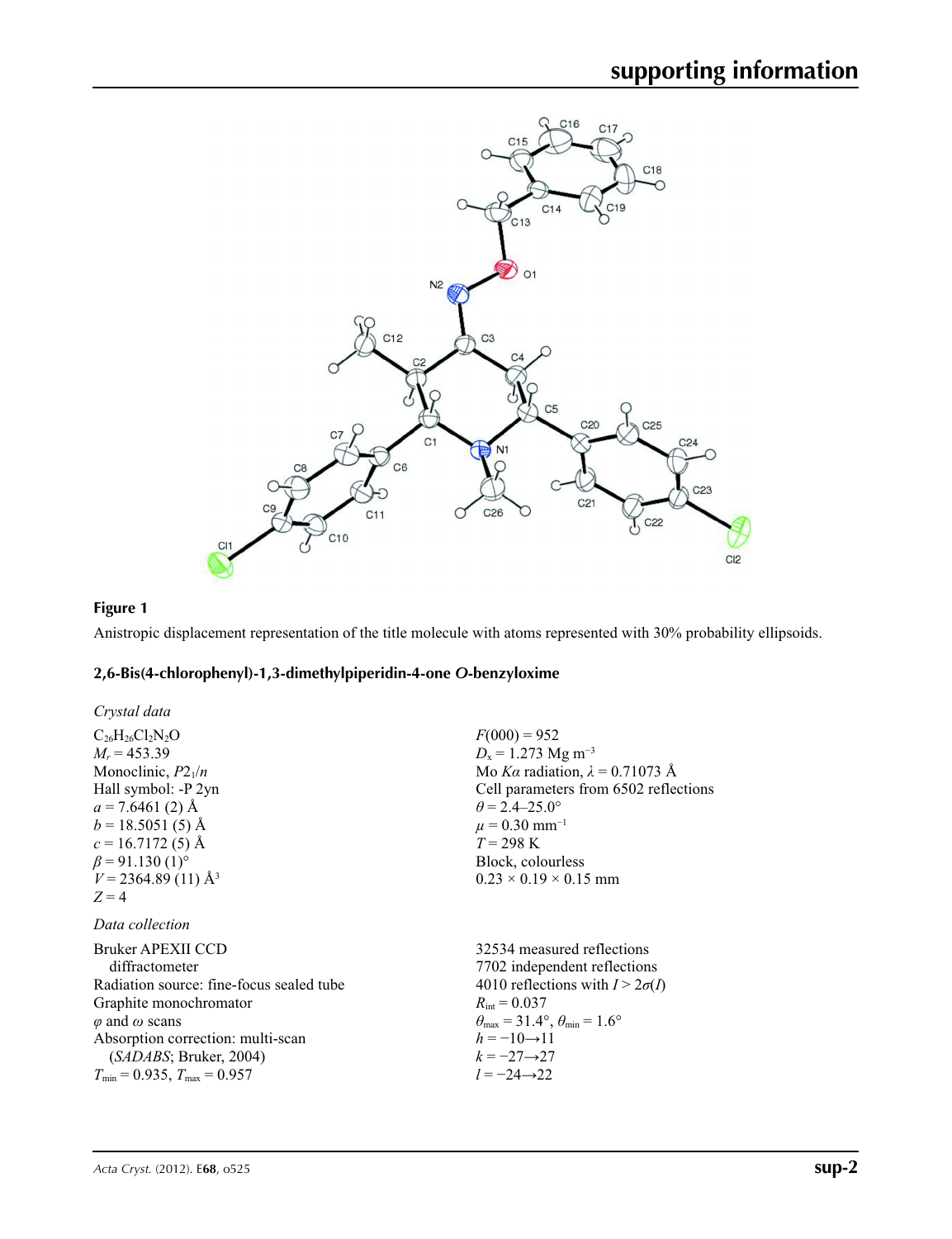*Refinement*

| Refinement on $F^2$                             | Secondary atom site location: difference Fourier   |
|-------------------------------------------------|----------------------------------------------------|
| Least-squares matrix: full                      | map                                                |
| $R[F^2 > 2\sigma(F^2)] = 0.051$                 | Hydrogen site location: inferred from              |
| $wR(F^2) = 0.152$                               | neighbouring sites                                 |
| $S = 1.02$                                      | H-atom parameters constrained                      |
| 7702 reflections                                | $w = 1/[\sigma^2(F_0^2) + (0.0637P)^2 + 0.3655P]$  |
| 282 parameters                                  | where $P = (F_o^2 + 2F_c^2)/3$                     |
| 0 restraints                                    | $(\Delta/\sigma)_{\text{max}} = 0.001$             |
| Primary atom site location: structure-invariant | $\Delta\rho_{\text{max}} = 0.28$ e Å <sup>-3</sup> |
| direct methods                                  | $\Delta \rho_{\rm min} = -0.21$ e Å <sup>-3</sup>  |
|                                                 |                                                    |

# *Special details*

**Geometry**. All e.s.d.'s (except the e.s.d. in the dihedral angle between two l.s. planes) are estimated using the full covariance matrix. The cell e.s.d.'s are taken into account individually in the estimation of e.s.d.'s in distances, angles and torsion angles; correlations between e.s.d.'s in cell parameters are only used when they are defined by crystal symmetry. An approximate (isotropic) treatment of cell e.s.d.'s is used for estimating e.s.d.'s involving l.s. planes.

**Refinement**. Refinement of  $F^2$  against ALL reflections. The weighted *R*-factor  $wR$  and goodness of fit *S* are based on  $F^2$ , conventional *R*-factors *R* are based on *F*, with *F* set to zero for negative *F*<sup>2</sup>. The threshold expression of  $F^2 > \sigma(F^2)$  is used only for calculating *R*-factors(gt) *etc*. and is not relevant to the choice of reflections for refinement. *R*-factors based on *F*<sup>2</sup> are statistically about twice as large as those based on *F*, and *R*- factors based on ALL data will be even larger.

*Fractional atomic coordinates and isotropic or equivalent isotropic displacement parameters (Å2 )*

|                  | $\boldsymbol{x}$ | $\mathcal{Y}$ | z           | $U_{\rm iso}*/U_{\rm eq}$ |  |
|------------------|------------------|---------------|-------------|---------------------------|--|
| C1               | 0.42343(19)      | 0.32793(8)    | 0.56014(10) | 0.0414(4)                 |  |
| H1               | 0.4723           | 0.3293        | 0.5064      | $0.050*$                  |  |
| C2               | 0.2500(2)        | 0.37081(9)    | 0.55816(11) | 0.0445(4)                 |  |
| H2               | 0.2058           | 0.3719        | 0.6128      | $0.053*$                  |  |
| C <sub>3</sub>   | 0.1169(2)        | 0.33229(9)    | 0.50667(11) | 0.0448(4)                 |  |
| C4               | 0.0966(2)        | 0.25380(10)   | 0.52509(13) | 0.0545(5)                 |  |
| H <sub>4</sub> A | 0.0192           | 0.2315        | 0.4856      | $0.065*$                  |  |
| H4B              | 0.0450           | 0.2481        | 0.5773      | $0.065*$                  |  |
| C <sub>5</sub>   | 0.2753(2)        | 0.21664(9)    | 0.52438(11) | 0.0466(4)                 |  |
| H <sub>5</sub>   | 0.3232           | 0.2220        | 0.4708      | $0.056*$                  |  |
| C6               | 0.55190(19)      | 0.36477(8)    | 0.61703(10) | 0.0402(4)                 |  |
| C7               | 0.7020(2)        | 0.39609(10)   | 0.58833(11) | 0.0500(4)                 |  |
| H7               | 0.7268           | 0.3920        | 0.5343      | $0.060*$                  |  |
| C8               | 0.8164(2)        | 0.43352(10)   | 0.63860(12) | 0.0537(5)                 |  |
| H8               | 0.9169           | 0.4545        | 0.6184      | $0.064*$                  |  |
| C9               | 0.7802(2)        | 0.43934(9)    | 0.71775(11) | 0.0477(4)                 |  |
| C10              | 0.6325(2)        | 0.40840(10)   | 0.74877(11) | 0.0524(4)                 |  |
| H10              | 0.6090           | 0.4123        | 0.8030      | $0.063*$                  |  |
| C11              | 0.5195(2)        | 0.37142(10)   | 0.69761(11) | 0.0498(4)                 |  |
| H11              | 0.4193           | 0.3505        | 0.7181      | $0.060*$                  |  |
| C12              | 0.2795(2)        | 0.44860(9)    | 0.53218(13) | 0.0585(5)                 |  |
| H12A             | 0.3313           | 0.4491        | 0.4803      | $0.088*$                  |  |
| H12B             | 0.3563           | 0.4721        | 0.5701      | $0.088*$                  |  |
| H12C             | 0.1695           | 0.4736        | 0.5297      | $0.088*$                  |  |
| C13              | $-0.1626(3)$     | 0.36716(12)   | 0.34792(13) | 0.0639(5)                 |  |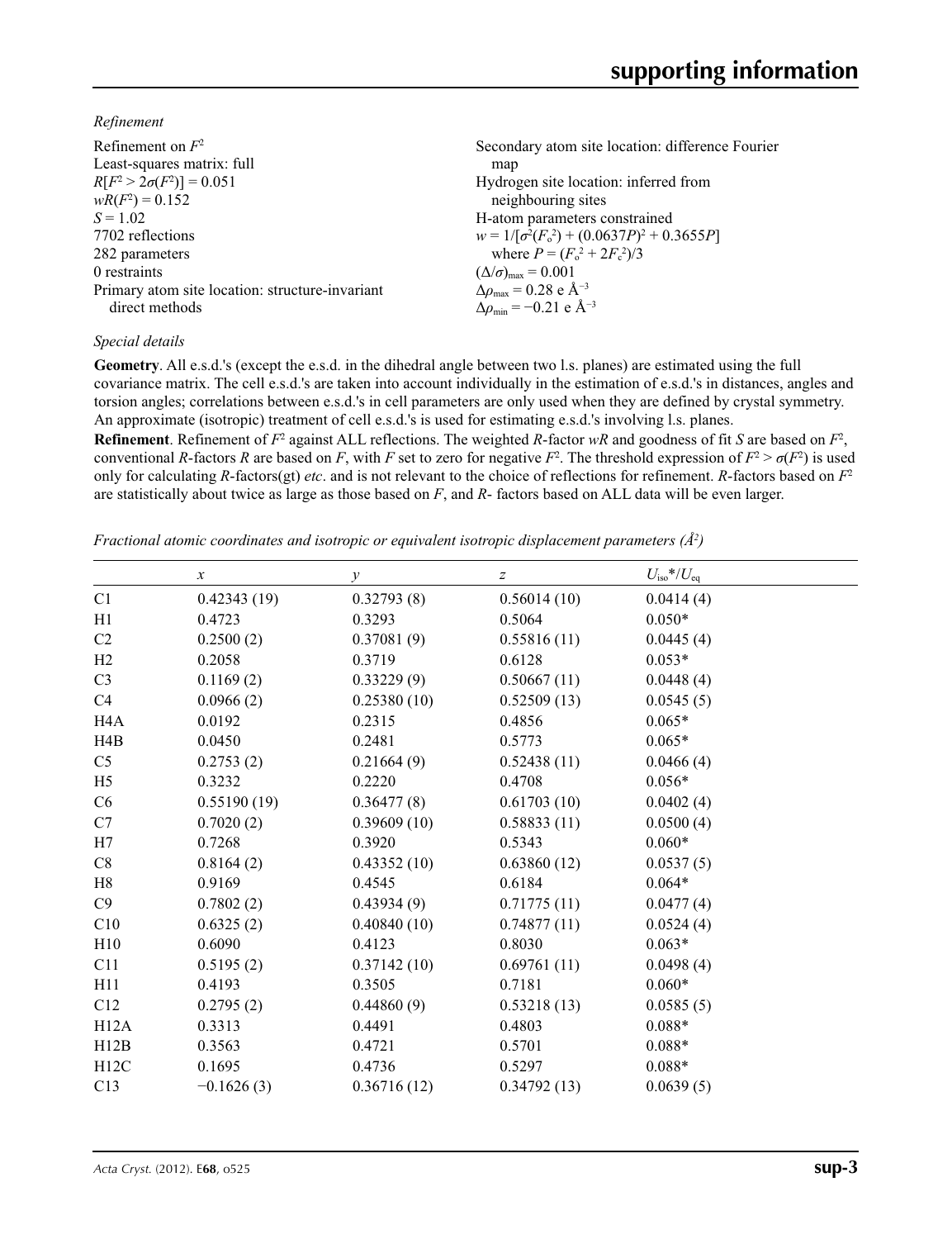| H13B<br>C14     | $-0.1769$<br>$-0.3364(2)$<br>$-0.4831(3)$ | 0.4173<br>0.33482(9) | 0.3032<br>0.3632<br>0.32492(10) | $0.077*$    |
|-----------------|-------------------------------------------|----------------------|---------------------------------|-------------|
|                 |                                           |                      |                                 |             |
|                 |                                           |                      |                                 | 0.0451(4)   |
| C15             |                                           | 0.37759(12)          | 0.32269(13)                     | 0.0614(5)   |
| H15             | $-0.4736$                                 | 0.4264               | 0.3351                          | $0.074*$    |
| C16             | $-0.6439(3)$                              | 0.34904(18)          | 0.30229(18)                     | 0.0930(9)   |
| H16             | $-0.7421$                                 | 0.3787               | 0.3005                          | $0.112*$    |
| C17             | $-0.6596(4)$                              | 0.2789(2)            | 0.28508(19)                     | 0.1076(11)  |
| H17             | $-0.7687$                                 | 0.2597               | 0.2717                          | $0.129*$    |
| C18             | $-0.5152(5)$                              | 0.23537(15)          | 0.28717(18)                     | 0.1031(10)  |
| H18             | $-0.5264$                                 | 0.1865               | 0.2754                          | $0.124*$    |
| C19             | $-0.3534(3)$                              | 0.26358(12)          | 0.30663(15)                     | 0.0745(6)   |
| H19             | $-0.2554$                                 | 0.2338               | 0.3073                          | $0.089*$    |
| C20             | 0.2544(2)                                 | 0.13702(9)           | 0.54100(11)                     | 0.0461(4)   |
| C21             | 0.1951(3)                                 | 0.11215(10)          | 0.61296(12)                     | 0.0601(5)   |
| H21             | 0.1680                                    | 0.1452               | 0.6528                          | $0.072*$    |
| C22             | 0.1750(3)                                 | 0.03941(10)          | 0.62753(13)                     | 0.0611(5)   |
| H22             | 0.1356                                    | 0.0234               | 0.6768                          | $0.073*$    |
| C <sub>23</sub> | 0.2136(2)                                 | $-0.00899(9)$        | 0.56869(12)                     | 0.0513(5)   |
| C <sub>24</sub> | 0.2715(3)                                 | 0.01343(10)          | 0.49649(13)                     | 0.0579(5)   |
| H <sub>24</sub> | 0.2967                                    | $-0.0200$            | 0.4568                          | $0.069*$    |
| C <sub>25</sub> | 0.2924(2)                                 | 0.08673(10)          | 0.48284(12)                     | 0.0538(4)   |
| H25             | 0.3328                                    | 0.1023               | 0.4337                          | $0.065*$    |
| C <sub>26</sub> | 0.5667(2)                                 | 0.21413(11)          | 0.58121(14)                     | 0.0665(6)   |
| H26A            | 0.5517                                    | 0.1649               | 0.5980                          | $0.100*$    |
| H26B            | 0.6474                                    | 0.2380               | 0.6171                          | $0.100*$    |
| H26C            | 0.6116                                    | 0.2150               | 0.5280                          | $0.100*$    |
| N1              | 0.39675(17)                               | 0.25164(7)           | 0.58210(9)                      | 0.0436(3)   |
| N2              | 0.03573(17)                               | 0.36870(8)           | 0.45354(9)                      | 0.0483(4)   |
| O <sub>1</sub>  | $-0.09336(16)$                            | 0.32633(7)           | 0.41361(8)                      | 0.0594(4)   |
| Cl1             | 0.92535(7)                                | 0.48578(3)           | 0.78064(4)                      | 0.07529(19) |
| Cl2             | 0.19251(8)                                | $-0.10122(3)$        | 0.58698(4)                      | 0.0769(2)   |

*Atomic displacement parameters (Å2 )*

|                | $U^{11}$   | $L^{22}$   | $U^{33}$   | $U^{12}$     | $U^{13}$     | $U^{23}$  |
|----------------|------------|------------|------------|--------------|--------------|-----------|
| C <sub>1</sub> | 0.0416(8)  | 0.0420(9)  | 0.0404(10) | 0.0022(6)    | $-0.0017(7)$ | 0.0006(7) |
| C <sub>2</sub> | 0.0414(8)  | 0.0415(9)  | 0.0502(11) | 0.0025(6)    | $-0.0042(7)$ | 0.0001(7) |
| C <sub>3</sub> | 0.0390(8)  | 0.0437(9)  | 0.0515(11) | 0.0023(6)    | $-0.0046(7)$ | 0.0026(8) |
| C <sub>4</sub> | 0.0500(9)  | 0.0464(10) | 0.0663(13) | $-0.0052(7)$ | $-0.0168(8)$ | 0.0068(9) |
| C <sub>5</sub> | 0.0552(9)  | 0.0434(9)  | 0.0409(10) | $-0.0009(7)$ | $-0.0062(8)$ | 0.0000(7) |
| C <sub>6</sub> | 0.0374(7)  | 0.0412(9)  | 0.0418(10) | 0.0023(6)    | $-0.0009(7)$ | 0.0025(7) |
| C7             | 0.0435(8)  | 0.0630(11) | 0.0436(11) | $-0.0010(7)$ | 0.0040(7)    | 0.0033(8) |
| C8             | 0.0383(8)  | 0.0656(12) | 0.0572(13) | $-0.0093(7)$ | 0.0001(8)    | 0.0096(9) |
| C9             | 0.0461(8)  | 0.0442(9)  | 0.0521(12) | $-0.0036(7)$ | $-0.0125(8)$ | 0.0054(8) |
| C10            | 0.0549(10) | 0.0620(11) | 0.0401(10) | $-0.0060(8)$ | $-0.0024(8)$ | 0.0024(8) |
| C11            | 0.0453(9)  | 0.0592(11) | 0.0449(11) | $-0.0096(7)$ | 0.0027(7)    | 0.0052(8) |
| C12            | 0.0523(10) | 0.0420(9)  | 0.0806(15) | 0.0003(8)    | $-0.0111(9)$ | 0.0008(9) |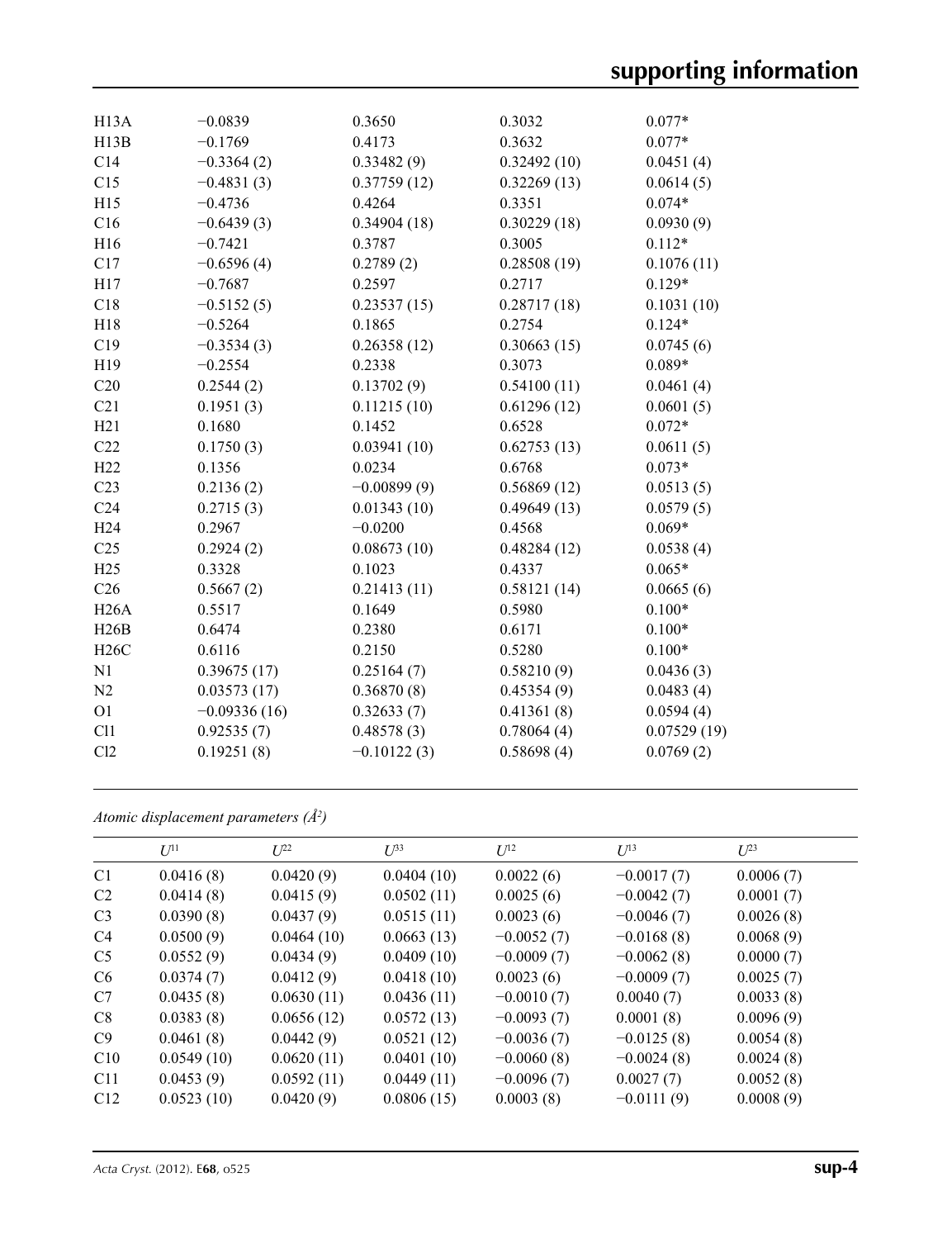| C13             | 0.0535(10) | 0.0740(14) | 0.0634(14) | $-0.0084(9)$  | $-0.0160(9)$  | 0.0198(11)    |
|-----------------|------------|------------|------------|---------------|---------------|---------------|
| C14             | 0.0466(8)  | 0.0503(10) | 0.0382(10) | $-0.0013(7)$  | $-0.0065(7)$  | 0.0043(8)     |
| C15             | 0.0599(11) | 0.0626(12) | 0.0615(14) | 0.0067(9)     | $-0.0031(9)$  | $-0.0003(10)$ |
| C16             | 0.0477(11) | 0.123(2)   | 0.108(2)   | 0.0021(13)    | $-0.0107(12)$ | 0.0303(18)    |
| C17             | 0.0874(19) | 0.133(3)   | 0.101(2)   | $-0.0501(19)$ | $-0.0415(16)$ | 0.033(2)      |
| C18             | 0.140(3)   | 0.0683(16) | 0.100(2)   | $-0.0419(18)$ | $-0.0212(19)$ | $-0.0091(15)$ |
| C19             | 0.0850(15) | 0.0540(12) | 0.0843(18) | 0.0041(11)    | $-0.0014(13)$ | $-0.0030(11)$ |
| C <sub>20</sub> | 0.0525(9)  | 0.0421(9)  | 0.0433(11) | 0.0008(7)     | $-0.0084(8)$  | $-0.0030(8)$  |
| C <sub>21</sub> | 0.0899(14) | 0.0454(10) | 0.0451(12) | 0.0020(9)     | 0.0042(10)    | $-0.0079(9)$  |
| C <sub>22</sub> | 0.0856(14) | 0.0463(11) | 0.0517(13) | 0.0003(9)     | 0.0085(10)    | 0.0008(9)     |
| C <sub>23</sub> | 0.0512(9)  | 0.0381(9)  | 0.0645(13) | 0.0019(7)     | $-0.0047(9)$  | $-0.0020(8)$  |
| C <sub>24</sub> | 0.0670(11) | 0.0476(10) | 0.0590(13) | 0.0039(8)     | 0.0014(10)    | $-0.0141(9)$  |
| C <sub>25</sub> | 0.0634(11) | 0.0513(11) | 0.0466(11) | 0.0017(8)     | 0.0005(9)     | $-0.0015(9)$  |
| C <sub>26</sub> | 0.0542(10) | 0.0541(11) | 0.0904(17) | 0.0145(8)     | $-0.0181(10)$ | $-0.0080(11)$ |
| N1              | 0.0446(7)  | 0.0390(7)  | 0.0470(9)  | 0.0029(5)     | $-0.0086(6)$  | $-0.0018(6)$  |
| N <sub>2</sub>  | 0.0398(7)  | 0.0491(8)  | 0.0557(10) | $-0.0008(6)$  | $-0.0079(6)$  | 0.0019(7)     |
| O <sub>1</sub>  | 0.0562(7)  | 0.0554(8)  | 0.0658(9)  | $-0.0072(6)$  | $-0.0249(6)$  | 0.0111(6)     |
| C <sub>11</sub> | 0.0766(3)  | 0.0786(4)  | 0.0696(4)  | $-0.0275(3)$  | $-0.0249(3)$  | 0.0053(3)     |
| Cl <sub>2</sub> | 0.0885(4)  | 0.0405(3)  | 0.1022(5)  | $-0.0008(2)$  | 0.0140(3)     | $-0.0008(3)$  |
|                 |            |            |            |               |               |               |

# *Geometric parameters (Å, º)*

| $Cl - N1$   | 1.474(2)   | $C13 - C14$  | 1.500(2)   |
|-------------|------------|--------------|------------|
| $C1-C6$     | 1.516(2)   | $C13 - H13A$ | 0.9700     |
| $C1-C2$     | 1.545(2)   | $C13 - H13B$ | 0.9700     |
| $Cl - H1$   | 0.9800     | $C14 - C19$  | 1.359(3)   |
| $C2-C3$     | 1.500(2)   | $C14 - C15$  | 1.373(3)   |
| $C2-C12$    | 1.522(2)   | $C15 - C16$  | 1.375(3)   |
| $C2-H2$     | 0.9800     | $C15 - H15$  | 0.9300     |
| $C3 - N2$   | 1.268(2)   | $C16-C17$    | 1.334(4)   |
| $C3-C4$     | 1.493(2)   | $C16 - H16$  | 0.9300     |
| $C4 - C5$   | 1.529(2)   | $C17-C18$    | 1.367(4)   |
| $C4 - H4A$  | 0.9700     | $C17 - H17$  | 0.9300     |
| $C4 - H4B$  | 0.9700     | $C18 - C19$  | 1.376(4)   |
| $C5 - N1$   | 1.476(2)   | $C18 - H18$  | 0.9300     |
| $C5 - C20$  | 1.508(2)   | $C19 - H19$  | 0.9300     |
| $C5 - H5$   | 0.9800     | $C20 - C21$  | 1.373(3)   |
| $C6-C7$     | 1.380(2)   | $C20-C25$    | 1.381(2)   |
| $C6 - C11$  | 1.380(3)   | $C21 - C22$  | 1.377(3)   |
| $C7-C8$     | 1.387(3)   | $C21 - H21$  | 0.9300     |
| $C7 - H7$   | 0.9300     | $C22-C23$    | 1.367(3)   |
| $C8-C9$     | 1.361(3)   | $C22-H22$    | 0.9300     |
| $C8 - H8$   | 0.9300     | $C23 - C24$  | 1.359(3)   |
| $C9 - C10$  | 1.377(2)   | $C23 - C12$  | 1.7420(18) |
| $C9 - C11$  | 1.7405(17) | $C24 - C25$  | 1.385(3)   |
| $C10 - C11$ | 1.384(2)   | $C24 - H24$  | 0.9300     |
| $C10 - H10$ | 0.9300     | $C25 - H25$  | 0.9300     |
| $C11 - H11$ | 0.9300     | $C26 - N1$   | 1.473(2)   |
|             |            |              |            |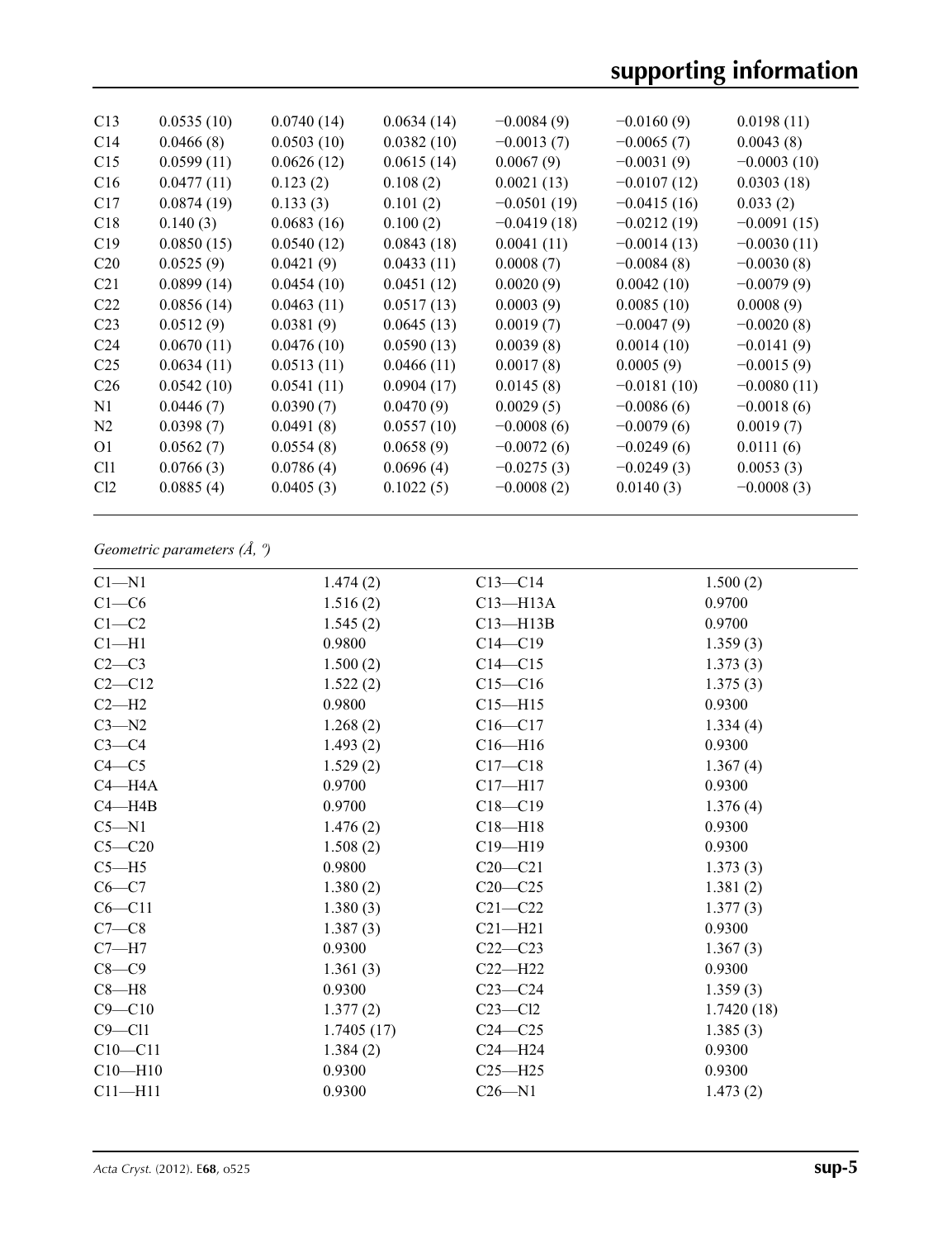| $C12 - H12A$      | 0.9600      | $C26 - H26A$      | 0.9600      |
|-------------------|-------------|-------------------|-------------|
| $C12 - H12B$      | 0.9600      | $C26 - H26B$      | 0.9600      |
| $C12 - H12C$      | 0.9600      | C26-H26C          | 0.9600      |
| $C13 - 01$        | 1.426(2)    | $N2 - 01$         | 1.4172(17)  |
|                   |             |                   |             |
| $N1-C1-C6$        | 111.45(13)  | $O1 - C13 - H13A$ | 110.2       |
| $N1-C1-C2$        | 111.98(13)  | $C14-C13-H13A$    | 110.2       |
| $C6-C1-C2$        | 109.13(13)  | $O1 - C13 - H13B$ | 110.2       |
| $N1-C1-H1$        | 108.0       | $C14-C13-H13B$    | 110.2       |
| $C6-C1-H1$        | 108.0       | H13A-C13-H13B     | 108.5       |
| $C2-C1-H1$        | 108.0       | $C19 - C14 - C15$ | 118.59 (18) |
| $C3 - C2 - C12$   | 112.86(14)  | $C19 - C14 - C13$ | 121.68 (18) |
| $C3-C2-C1$        | 109.90(13)  | $C15-C14-C13$     | 119.73(17)  |
| $C12-C2-C1$       | 111.10(14)  | $C14 - C15 - C16$ | 120.8(2)    |
| $C3-C2-H2$        | 107.6       | $C14 - C15 - H15$ | 119.6       |
| $C12-C2-H2$       | 107.6       | $C16-C15-H15$     | 119.6       |
| $C1-C2-H2$        | 107.6       | $C17 - C16 - C15$ | 120.2(2)    |
| $N2 - C3 - C4$    | 127.59(15)  | $C17 - C16 - H16$ | 119.9       |
| $N2 - C3 - C2$    | 117.83(15)  | $C15-C16-H16$     | 119.9       |
| $C4-C3-C2$        | 114.58(14)  | $C16-C17-C18$     | 120.0(2)    |
| $C3-C4-C5$        | 109.83(14)  | $C16-C17-H17$     | 120.0       |
| $C3-C4-H4A$       | 109.7       | $C18 - C17 - H17$ | 120.0       |
| $C5-C4-H4A$       | 109.7       | $C17 - C18 - C19$ | 120.3(2)    |
| $C3-C4-HAB$       | 109.7       | $C17 - C18 - H18$ | 119.9       |
| $C5-C4-H4B$       | 109.7       | $C19 - C18 - H18$ | 119.9       |
| H4A-C4-H4B        | 108.2       | $C14 - C19 - C18$ | 120.2(2)    |
| $N1 - C5 - C20$   | 112.08(13)  | $C14 - C19 - H19$ | 119.9       |
| $N1-C5-C4$        | 110.38(14)  | C18-C19-H19       | 119.9       |
| $C20-C5-C4$       | 109.87(14)  | $C21 - C20 - C25$ | 117.94(16)  |
| $N1-C5-H5$        | 108.1       | $C21 - C20 - C5$  | 121.79(16)  |
| $C20-C5-H5$       | 108.1       | $C25-C20-C5$      | 120.27(17)  |
| $C4-C5-H5$        | 108.1       | $C20 - C21 - C22$ | 121.51(18)  |
| $C7-C6-C11$       | 117.92(16)  | $C20 - C21 - H21$ | 119.2       |
| $C7-C6-C1$        | 120.25(16)  | $C22-C21-H21$     | 119.2       |
| $C11-C6-C1$       | 121.74(14)  | $C23 - C22 - C21$ | 119.12(19)  |
| $C6-C7-C8$        | 121.20 (17) | C23-C22-H22       | 120.4       |
| $C6-C7-H7$        | 119.4       | $C21 - C22 - H22$ | 120.4       |
| $C8-C7-H7$        | 119.4       | $C24 - C23 - C22$ |             |
|                   |             |                   | 121.20(17)  |
| $C9 - C8 - C7$    | 119.39(16)  | $C24-C23-C12$     | 119.21(15)  |
| $C9 - C8 - H8$    | 120.3       | $C22-C23-C12$     | 119.58 (16) |
| $C7-C8-H8$        | 120.3       | $C23-C24-C25$     | 119.08(18)  |
| $C8 - C9 - C10$   | 121.14(16)  | $C23-C24-H24$     | 120.5       |
| $C8-C9-C11$       | 119.13(13)  | $C25-C24-H24$     | 120.5       |
| $C10-C9-C11$      | 119.72(15)  | $C20-C25-C24$     | 121.15(19)  |
| $C9 - C10 - C11$  | 118.64(17)  | $C20-C25-H25$     | 119.4       |
| $C9 - C10 - H10$  | 120.7       | $C24 - C25 - H25$ | 119.4       |
| $C11 - C10 - H10$ | 120.7       | $N1-C26-H26A$     | 109.5       |
| $C6 - C11 - C10$  | 121.70(16)  | $N1-C26-H26B$     | 109.5       |